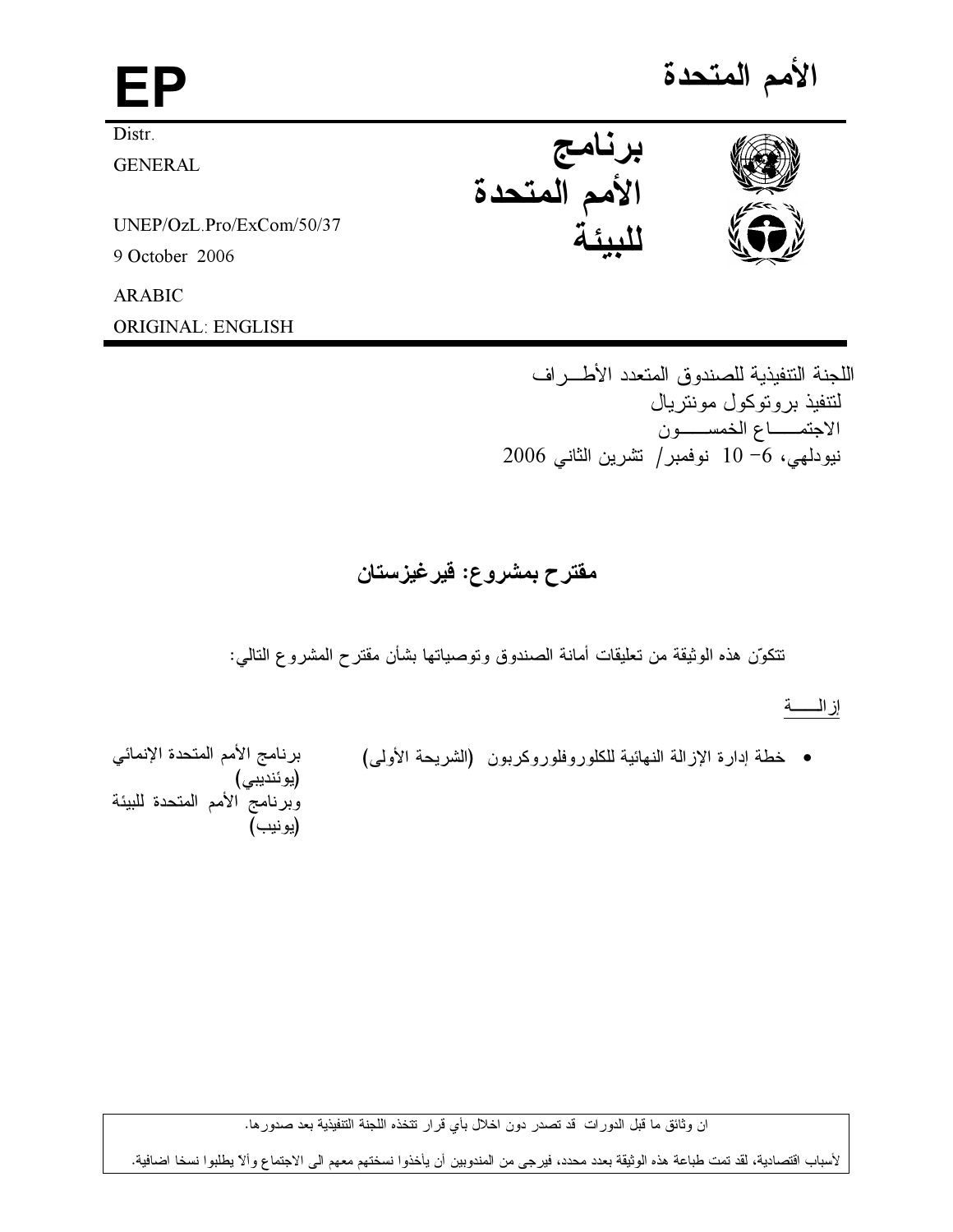# ورقة تقييم المشروع – مشروعات متعددة السنوات<br>قد غذستان

| ىپرىيرسەن                                                                                                                                         |                            |                  |          |                                                                                                                                      |            |                                                                                                  |                                                                                  |      |                              |  |                                                                                           |
|---------------------------------------------------------------------------------------------------------------------------------------------------|----------------------------|------------------|----------|--------------------------------------------------------------------------------------------------------------------------------------|------------|--------------------------------------------------------------------------------------------------|----------------------------------------------------------------------------------|------|------------------------------|--|-------------------------------------------------------------------------------------------|
|                                                                                                                                                   | الوكالة الثنائية / المنفذة |                  |          |                                                                                                                                      |            |                                                                                                  |                                                                                  |      |                              |  | عنوان المشروع                                                                             |
| خطة إدارة الإزالة النهائية للكلوروفلوروكربون (الشريحة الأولى)<br>برنامج الأمم المتحدة الإنمائي (يوئنديبي)<br>وبرنامج الأمم المتحدة للبيئة (يونيب) |                            |                  |          |                                                                                                                                      |            |                                                                                                  |                                                                                  |      |                              |  |                                                                                           |
|                                                                                                                                                   |                            |                  |          |                                                                                                                                      |            |                                                                                                  |                                                                                  |      |                              |  | عناوين المشاريع الفرعية                                                                   |
|                                                                                                                                                   |                            |                  | يوئنديبي |                                                                                                                                      |            |                                                                                                  |                                                                                  |      |                              |  | (أ) خدمة النبريد: المكوّنات المتعلقة بالمساعدة التقنية والاستثمار                         |
| (ب) الندريب فيما يتعلق بالنبريد وإنشاء رابطة وطنية للنبريد<br>يونيب                                                                               |                            |                  |          |                                                                                                                                      |            |                                                                                                  |                                                                                  |      |                              |  |                                                                                           |
| (ج) تدريب موظفي الجمارك والنهوض بالقدرة الوطنية لمنع التجارة غير القانونية<br>يونيب                                                               |                            |                  |          |                                                                                                                                      |            |                                                                                                  |                                                                                  |      |                              |  |                                                                                           |
| (د) استعر اض وتحديث الأنظمة لتحسين مر اقبة المواد المستنفدة للأوزون<br>يونيب                                                                      |                            |                  |          |                                                                                                                                      |            |                                                                                                  |                                                                                  |      |                              |  |                                                                                           |
| (هــ) استر اتيجية أجهزة جرعات الاستنشاق المقننة<br>يوننديبي<br>(و) رصد أنشطة خطة إدارة الإزالة النهائية                                           |                            |                  |          |                                                                                                                                      |            |                                                                                                  |                                                                                  |      |                              |  |                                                                                           |
|                                                                                                                                                   |                            |                  | يونيب    |                                                                                                                                      |            |                                                                                                  |                                                                                  |      |                              |  | الوكالة الوطنية المنسقة :                                                                 |
| مركز الأوزون الوطني، وزارة البيَّنة وحالات الطوارئ<br>أحدث البيانات المبلغ بها عن استهلاك الموادّ المستنفدة للأوزون المعالجة في المشروع           |                            |                  |          |                                                                                                                                      |            |                                                                                                  |                                                                                  |      |                              |  |                                                                                           |
|                                                                                                                                                   |                            |                  |          | ألف :  بيانات المادّة 7 (أطنان من فدرات استنفاد الأوزون (ODP)، 2005، في سبتمبر/أيلول 2006)                                           |            |                                                                                                  |                                                                                  |      |                              |  |                                                                                           |
|                                                                                                                                                   |                            |                  |          |                                                                                                                                      |            |                                                                                                  |                                                                                  | 8,10 |                              |  | كلوروفلوروكربون                                                                           |
|                                                                                                                                                   |                            |                  |          |                                                                                                                                      |            |                                                                                                  |                                                                                  |      |                              |  |                                                                                           |
|                                                                                                                                                   |                            |                  |          | باء :  بيانات البرنامج الفطري الفطاعية (أطنان فدرات استنفاد الأوزون، 2005، في سبتمبر/أيلول 2006)                                     |            |                                                                                                  |                                                                                  |      |                              |  |                                                                                           |
| مادّة تبخير                                                                                                                                       | عامل تصنيع                 |                  | مذيبات   | مواد مستنفدة للأوزون                                                                                                                 |            | أخدمة تبريد                                                                                      | أبروصولات   رغاوى                                                                |      |                              |  | موادّ مستنفدة للأوزون                                                                     |
|                                                                                                                                                   |                            |                  |          |                                                                                                                                      |            | 8.10                                                                                             |                                                                                  |      |                              |  | كلور وفلور وكربون–12                                                                      |
|                                                                                                                                                   |                            |                  |          |                                                                                                                                      |            |                                                                                                  |                                                                                  |      |                              |  | استهلاك موادّ كلوروفلوروكربون الذي ما زال مؤهلاً للتمويل (أطنان من فدرات استنفاد الأوزون) |
|                                                                                                                                                   |                            |                  |          | <b>خطة أعمال السنة الجارية</b> : التمويل الإجمالـي : 000 287 دولار أمريكـي: الإزالة الإجمالية 6٫0 طنا من أطنان قدرات استهلاك الأوزون |            |                                                                                                  |                                                                                  |      |                              |  |                                                                                           |
| المجموع                                                                                                                                           | 2010                       | 2009             | 2008     | 2007                                                                                                                                 | 2006       |                                                                                                  |                                                                                  |      |                              |  | بيانات المشروع                                                                            |
|                                                                                                                                                   | 0,0                        | 10,9             | 10,9     | 10,9                                                                                                                                 | 36,4       |                                                                                                  |                                                                                  |      | حدود بر وتوكول مونتريال      |  | كلوروفلوروكربون                                                                           |
|                                                                                                                                                   |                            |                  |          |                                                                                                                                      |            |                                                                                                  |                                                                                  |      |                              |  | (مقدر ة بأطنان                                                                            |
| 0,0<br>7,0                                                                                                                                        | 0,0<br>0,0                 | 0,0<br>3,0       |          | 0,0<br>0,0<br>2,0<br>1,0                                                                                                             | 0,0<br>1,0 |                                                                                                  | الإز الة السنوية من المشاريع الجارية<br>الإزالة السنوية الجديدة التي يتم نتاولها |      |                              |  | معامل استنفاد                                                                             |
|                                                                                                                                                   |                            |                  |          |                                                                                                                                      |            |                                                                                                  |                                                                                  |      | (خطة إدارة الإزالة النهائية) |  | الأوزون)                                                                                  |
|                                                                                                                                                   |                            |                  |          |                                                                                                                                      |            |                                                                                                  |                                                                                  |      |                              |  |                                                                                           |
| 7,0                                                                                                                                               | 0,0                        | 3,0              |          | 2,0<br>1,0                                                                                                                           | 1,0        |                                                                                                  |                                                                                  |      |                              |  | استهلاك الكلوروفلوروكربون الذي يتعيّن إزالته                                              |
| 21,0                                                                                                                                              | 0,0                        | 3,0              |          | 5,0<br>6,0                                                                                                                           | 7,0        |                                                                                                  |                                                                                  |      |                              |  | الحد الأقصى المسموح به لاستهلاك الكلوروفلوروكربون                                         |
| غير متاح                                                                                                                                          | غير متاح                   |                  |          |                                                                                                                                      |            |                                                                                                  |                                                                                  |      |                              |  | مجموع استهلاك الموادّ المستنفدة للأوزون الذي يتوجّب إدخاله                                |
|                                                                                                                                                   |                            |                  |          |                                                                                                                                      |            |                                                                                                  |                                                                                  |      |                              |  | تدريجيا (موادّ هيدروكلوروفلوروكربونية)                                                    |
|                                                                                                                                                   |                            |                  |          |                                                                                                                                      |            |                                                                                                  |                                                                                  |      |                              |  | تكلفة المشروع كما قُدِّمت أصلاً (دولار أمريكي)<br>تكاليف المشروع النهائية (دولار أمريكي): |
| 233 000                                                                                                                                           | $\boldsymbol{0}$           | $\boldsymbol{0}$ | 25 300   | 65 100                                                                                                                               | 142 600    |                                                                                                  |                                                                                  |      |                              |  | تمويل للوكالة المنفذة الرئيسية (اليونيب)                                                  |
| 317 000                                                                                                                                           | $\boldsymbol{0}$           | $\boldsymbol{0}$ | 60 000   | 63 000                                                                                                                               | 194 000    |                                                                                                  |                                                                                  |      |                              |  | تمويل للوكالة المنفذة المتعاونة (اليوئنديبي)                                              |
| 550 000                                                                                                                                           | $\boldsymbol{0}$           | $\bf{0}$         | 85 300   | 128 100                                                                                                                              | 336 600    |                                                                                                  |                                                                                  |      |                              |  | التمويل الإجمالي للمشروع                                                                  |
|                                                                                                                                                   |                            |                  |          |                                                                                                                                      |            |                                                                                                  |                                                                                  |      |                              |  | ت <b>کالیف دعم نهائیة (</b> دو لار  أمریکی)                                               |
| 30 290                                                                                                                                            | $\boldsymbol{0}$           | $\boldsymbol{0}$ | 3 2 8 9  | 8 4 6 3                                                                                                                              | 18 538     | تكلفة دعم الوكالة المنفذة الرئيسية (اليونيب)<br>تكلفة دعم الوكالة المنفذة المتعاونة (اليوئنديبي) |                                                                                  |      |                              |  |                                                                                           |
| 23 775                                                                                                                                            | $\boldsymbol{0}$           | $\mathbf{0}$     | 4 500    | 4 7 2 5                                                                                                                              | 14 550     |                                                                                                  |                                                                                  |      |                              |  | مجموع تكاليف الدعم                                                                        |
| 54 065                                                                                                                                            | $\bf{0}$                   | $\bf{0}$         | 7 7 8 9  | 13 188                                                                                                                               | 33 088     |                                                                                                  |                                                                                  |      |                              |  |                                                                                           |
| 604 065                                                                                                                                           | $\bf{0}$                   | $\bf{0}$         | 93 089   | 141 288                                                                                                                              | 369 688    |                                                                                                  |                                                                                  |      |                              |  | التكلفة الإجمالية للصندوق المتعدّد الأطراف (دولار أمريكي)                                 |
| غير متاحة                                                                                                                                         |                            |                  |          |                                                                                                                                      |            |                                                                                                  |                                                                                  |      |                              |  | الْجدوى النهائية لتكاليف المشروع (دولار أمريكي/كجم)                                       |
|                                                                                                                                                   |                            |                  |          |                                                                                                                                      |            |                                                                                                  |                                                                                  |      |                              |  | طلب النمويل : الموافقة على تمويل الشريحة الأولى (2006) كما هو مبيّن أعلاه.                |
| موافقة شمولية                                                                                                                                     |                            |                  |          |                                                                                                                                      |            |                                                                                                  |                                                                                  |      |                              |  | توصيات الأمانسة                                                                           |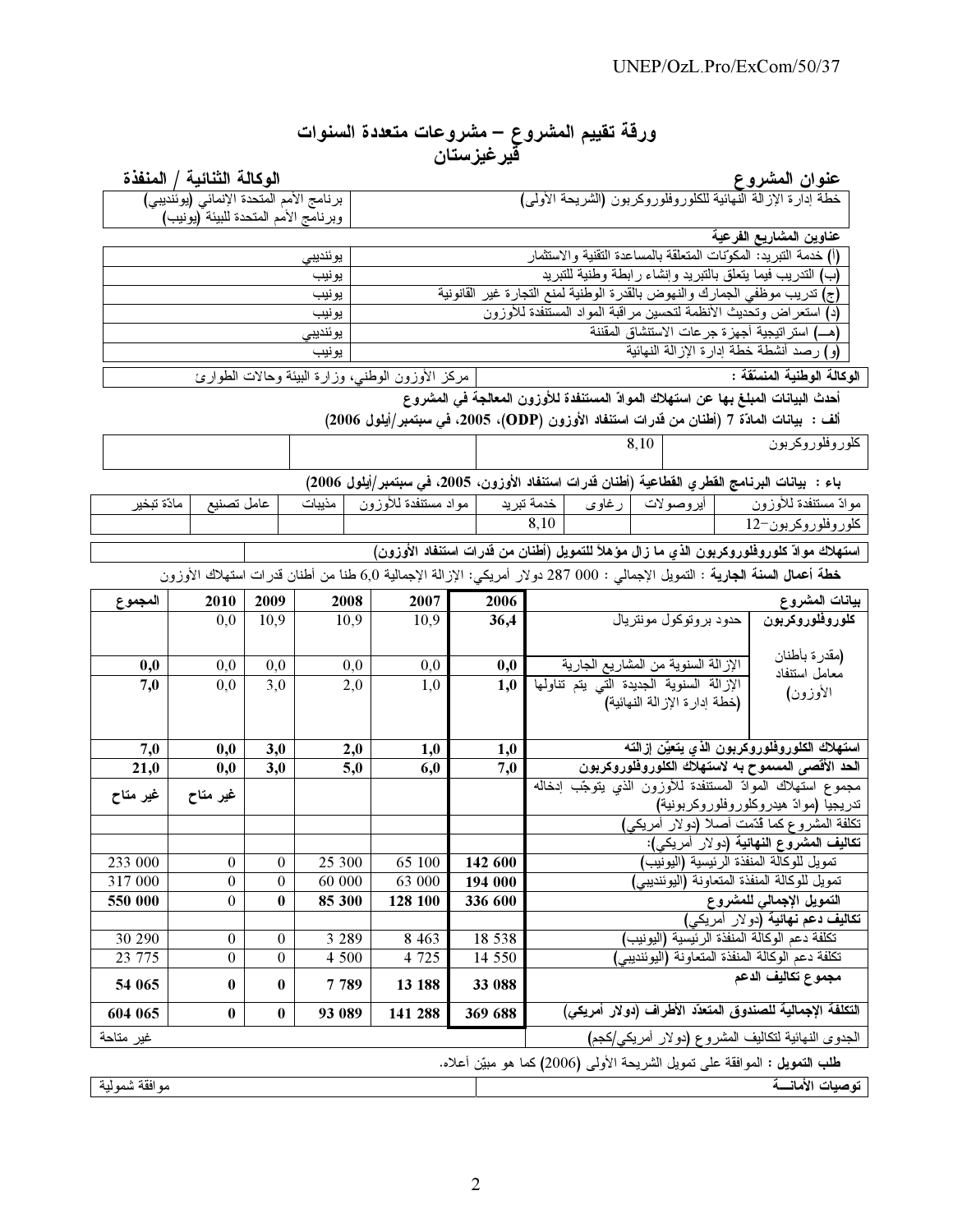### وصف المشروع

قدّم برنامج الأمم المتحدة الإنمائي (يوئنديبي)، بالنيابة عن حكومة قير غيزستان، إلى الاجتماع الخمسين  $\Box$ لللجنة التنفيذية طلباً بشريحة ثالثة من "خطة الإزالة الوطنية لمواد المرفق ألف (المجموعة الأولى) لقيرغيزستان (خطة الإزالة الوطنية)". وقد تمت الموافقة على خطة الإزالة الوطنية لقيرغيزستان في الاجتماع الرابع والأربعين. وستؤدي خطة الإزالة الوطنية إلى الإزالة النهائية المبكرة للمواد الكلوروفلوروكربونية في البلد بحلول العام 2009 وسوف تساعد حكومة قيرغيزستان على الوفاء بأهداف الامتثال الخاصة به فيما يتعلق بالكلوروفلوروكربون في عام 2007.

أعدت حكومة قير غيزستان، بدعم من اليونيب بوصفه الوكالة المنفذة الرئيسية واليوئنديبي بوصفه الوكالة  $\cdot$ .2 المنفذة المتعاونة، خطة إدارة الإزالة النهائية للكلوروفلوروكربون المقدمة لتنظر فيها اللجنة التنفيذية في دورتها الخمسين. وتقترح الخطة مزيجا من الأنشطة الاستثمارية وغير الاستثمارية في قطاع خدمة التبريد وتكييف المهواء، فضلا عن استراتيجية لأجهزة جرعات الاستنشاق المقننة، بطلب للتمويل الإجمالي يبلغ 000 550 دولار أمريكي، إضافة إلى تكاليف دعم الوكالات وقدرها 065 54 دولار أمريكي. وسوف ينتج عنها الإزالة الكاملة للاستهلاك المتبقى من الكلوروفلوروكربون بحلول 31 ديسمبر/كانون الأول 2009، منها 7 أطنان من معامل استهلاك الأوزون لم تتلق تمويلاً حتى الآن.

يوجد نظام مطبق للترخيص منذ سبتمبر/أيلول 2000، وجرى تعزيزه في عام 2004. وهو يشمل حظراً  $\cdot$ 3 علَّى إنتاج المواد المستنفدة للأوزون وقيوداً على الواردات والصادرات من المواد المستنفدة للأوزون وعلَّى المبيعات والمشتروات من المواد المستنفدة للأوزون، وحظراً على استيراد المعدات التي تستخدم المواد المستنفدة للأوزون، وضرورة الإبلاغ عن الواردات والصادرات والمبيعات من هذه المواد.

وقد سبق للبلد، الذي يقتصر استهلاكه على قطاع خدمة التبريد، أن تلقى دعماً من الصندوق المتعدد  $.4$ الأطراف من خلال خطة لإدارة غازات التبريد. ويقدم مقترح المشروع وصفًا تفصيليًا لنتائج الأنشطة المضطلع بها في إطار خطة إدارة غازات التبريد والحالة الراهنة في قطاع الخدمة. ويقدم تنفيذ خطة إدارة غازات التبريد باعتباره ناجحاً وسوف يكتمل إنجازه بحلول نهاية هذا العام. والمزمع أن تبدأ خطة إدارة الإزالة النهائية فور اكتماله تجنباً لفقدان الزخم المكتسب.

وبموجب خطة إدارة الإزالة النهائية، ينتظر أن يستفيد التقنيون في قطاع أجهزة تكييف الهواء المتنقلة من  $.5$ المعدات والتدريب وأن تقدم الحوافز المالية لأصحاب المركبات بغية إعادة تهيئتها. وتحقيقاً لمهذا الغرض، سيجري توزيع أربع ألات للاستعادة وإعادة التدوير على المؤسسات الرئيسية لخدمة أجهزة تكييف الهواء المتنقلة، كما ستعقد حلقتا عمل. وسيدفع مبلغ 50 دولاراً أمريكياً لمرة واحدة لملاك السيارات المجهزة بأجهزة تكييف هواء متنقلة تـعمل بالكلوروفلوروكربون–12 الذين يوافقون على إعادة تـهيئتها لتعمل بالمهيدروفلوروكربون–134 أ. ومن المتوقع إعادة تهيئة 400 وحدة لأجهزة تكييف الهواء المتنقلة خلال فترة السنتين. ولن يدرج في هذا المشروع مزيد من معدات إعادة التدوير ، لأن الهياكل الأساسية القائمة تعدّ كافية.

سيجر ي تدريب قرابة 150 من التقنيين المختصين بأجهزة التبريد خلاف أجهزة تكييف الهواء المتنقلة.  $.6$ وسيجري تعزيز ممارسات الخدمة في صناعة التبريد من خلال تحديد مدونة أخلاقية للممارسات الطيبة، ومنح شهادات للتقنيين في مجال التبريد، وإنشاء رابطة للتقنيين في هذا المجال. كما يُعتزم عقد حلقات دراسية عن الأنواع الخليط وعن غازات التبريد الهيدروكربونية. وسيجري توزيع 30 آلة أخرى محمولة للاستعادة، وست

3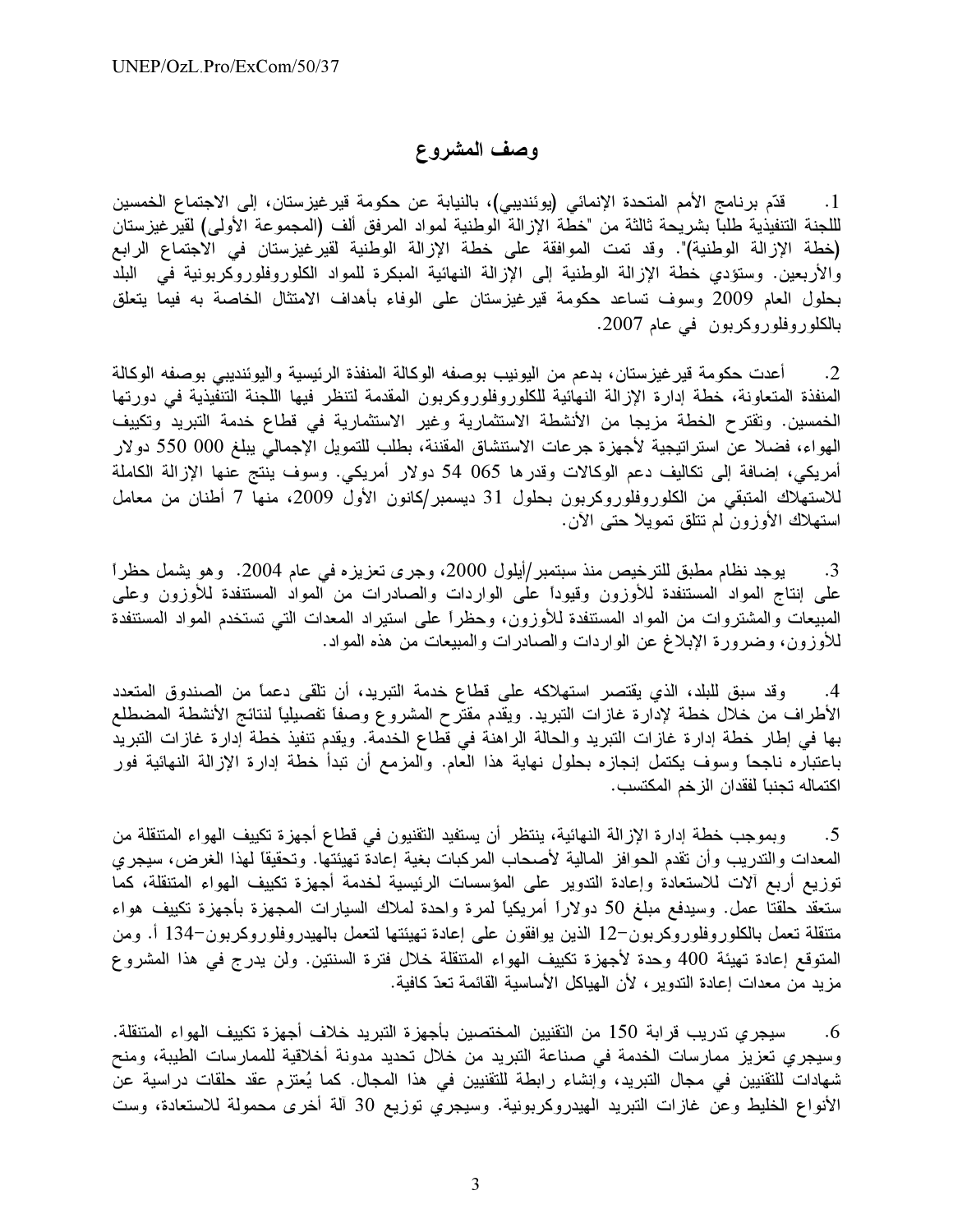ألات للاستعادة للنظم الثابتة، وعشر مضخات استعادة محمولة. وسيتم إبلاغ التقنيين بكيفية الاستخدام الملائم في حلقات العمل.

ستوفر خطة إدارة الإزالة النهائية تدريباً لعدد يبلغ 60 من مسؤولي الجمارك (المفتشون والمراقبون  $\cdot$ .7 وشرطة الجمارك) ودعماً لإقامة نظام للرصد/الرقابة فيما يتعلق بتراخيص وحدة الأوزون لاستيراد المواد المستنفدة لملأوز ون.

سيجرى تعزيز وحدة الأوزون الوطنية في إطار خطة إدارة الإزالة النهائية بإنشاء مشروع وحدة لرصد  $.8$ وإدارة المشروع. وأبدت حكومة قيرغيزستان استعدادها لإتاحة مزيد من حيز المكاتب لإيواء هذه الوحدة. وتيسيراً لعملها، ستدعم خطة إدارة الإزالة النهائية تشغيل المكتب، بما في ذلك مرتب موظف برنامج وحدة الرصد والإدارة وتكاليف نشغيل المكتب اليومية، يما فيها السفر الضروري محليًا داخل البلد.

9. لا تنتج قير غيزستان أجهزة جرعات الاستنشاق المقننة. وتنظم التشريعات الوطنية استيراد المواد المستنفدة للأوزون والإيروسولات المعتمدة على الكلوروفلوروكربون. وما زال يجري استيراد منتجات الإيروسول المحتوية على المواد الكلوروفلوروكربونية في أجهزة الاستتشاق الطبية (أجهزة جرعات الاستنشاق المقننة). وتعتزم قيرغيزستان التحول إلى بدائل لأجهزة جرعات الاستتشاق المقننة التي تعمل بالكلوروفلوروكربون دون إضرار بالصحة العامة. ويقدر إجمالي الاستيراد السنوي من المواد المستنفدة للأوزون التي تحتويها أجهزة جرعات الاستتشاق المقننة بما يقرب من 1٫6 طناً من أطنان معامل استهلاك الأوزون. وكانت أكثر مكونات أجهزة جرعات الاستنشاق المقننة استيراداً في عام 2005 الإنجاليبت (7 في المائة)، الكاميتون (32 في المائة)، السالبوتامول (22 في المائة)، الأولازول (19 في المائة)، البيروتيك (5 في المائة)، الأستموبنت (5 في المائة). وقد طلبت قير غيز ستان من خلال اليونيب تمويلا لاستر اتيجية للإزالة المتعلقة بأجهزة جرعات الاستتشاق المقننة حتى يتسنى لها تحقيق الانتقال على الوجه الملائم إلى أجهزة جرعات الاستنشاق المقننة التي لا تعمل بالكلوروفلوروكربون.

طُلب النمويل على ثلاث شرائح سنوية، وتمثَّل أولى هذه الشرائح نسبة 60 في المائة من إجمالي النمويل.  $.10$ 

## تعليقات الأمانة وتوصياتها

## التعليقات.

11. مستوى التمويل المطلوب لخطة إدارة الإزالة النهائية المطروحة مؤهل للقبول. وقد استعرضت الأمانة الطلب المقدم وتأكدت من ملاءمة التدابير المقترحة ومن توفيرها التوازن السليم بين الأنشطة. كما يبدو التمويل المرتبط بالخطة مناسباً للأنشطة المتوخاة. ونظراً لأن الأنشطة تعدّ استمراراً مباشراً لما يبدو أنه تنفيذ خطة نشطة لإدار ة غاز ات التبريد، يبدو من المحتمل أن قدراً كبيراً من المبالغ المطلوبة بالفعل سيخصص للسنة الأولى من التنفيذ. وعليه، يبدو أن الموافقة في الشريحة الأولى على نسبة 60 في المائة من إجمالي التمويل لها ما يبرر ها.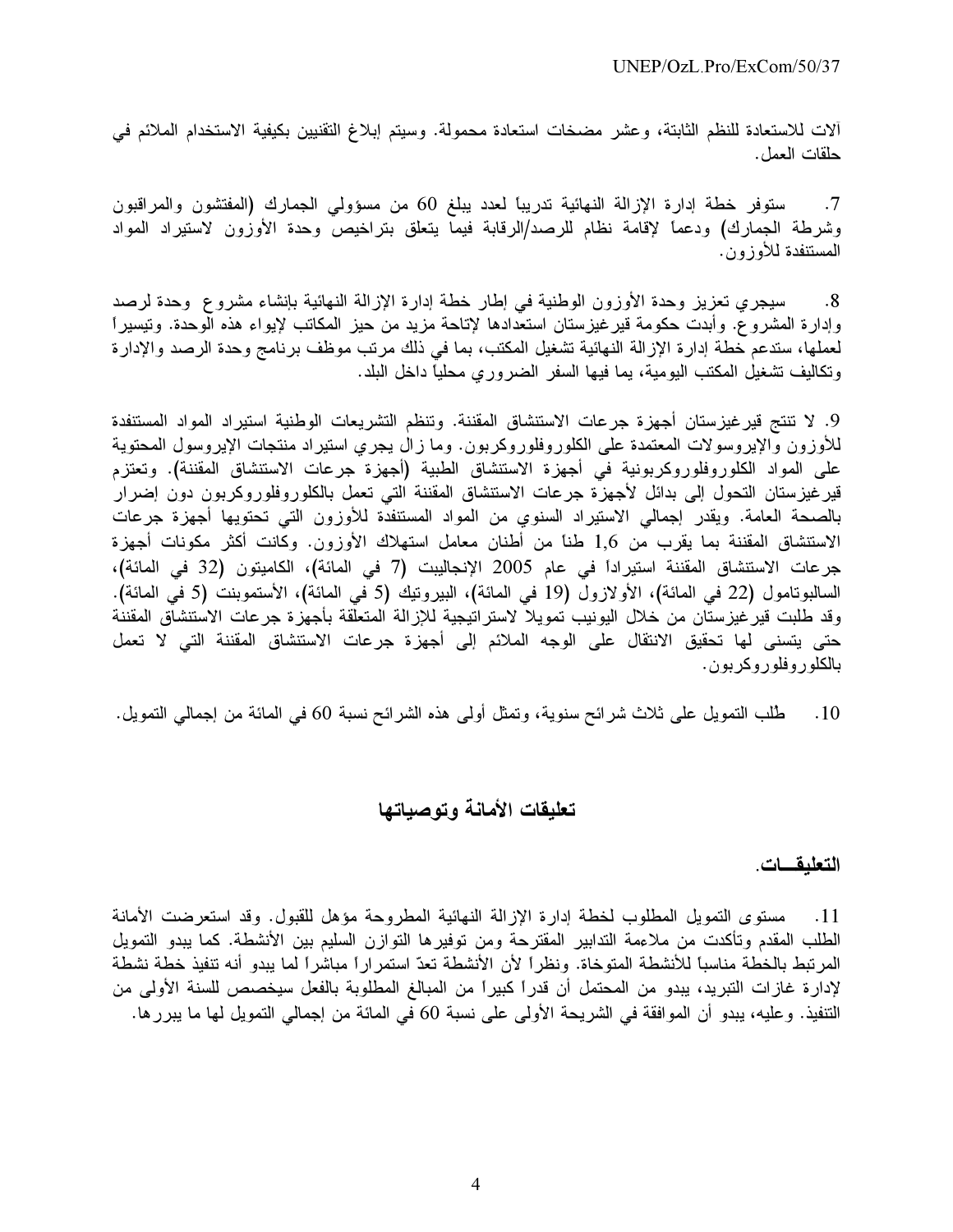التوصيسات

12. توصبي الأمانة بموافقة شمولية على خطة إدارة الإزالة النهائية لقيرغيزستان. وقد ترغب اللجنة التنفيذية في أن :

- توافق من حيث المبدأ على خطة إدارة الإزالة النهائية لقير غيزستان، بمبلـــغ 000 233 دولار  $\binom{1}{1}$ أمريكي، زائد تكاليف دعم الوكالة البالغة 290 30 دولاراً أمريكيـــاً ليونيب بوصفه الوكالة المنفذة الرئيسية وعلى 000 317 دولار أمريكي زائد تكاليف دعم الوكالة البالغة 775 23 دو لاراً أمريكياً ليوئنديبي ؛
- توافق على مشروع الاتفاق بين حكومة قير غيزستان واللجنة التنفيذية من أجل تتفيذ خطة إدارة  $(\rightarrow)$ الإزالة النهائية للكلُّوروفلوروكربون على النحو الوارد في المرفق الأول بهذه الوثيقة ؛
- تحث اليونيب على المراعاة الكاملة لمتطلبات المقررين 100/41 و 6/49 خلال تنفيذ خطة  $(\bar{z})$ إدار ة الإز الة النهائية؛ و

| (د)         توافق على الشريحة الأولى من الخطة بمستويات التمويل المبيّنة في الجدول أدناه: |  |
|------------------------------------------------------------------------------------------|--|
|------------------------------------------------------------------------------------------|--|

| الوكالة المنفذة | تكلفة الدعم               | تمويل المشروع   | عنوان المشروع                                                       |  |
|-----------------|---------------------------|-----------------|---------------------------------------------------------------------|--|
|                 | (دو لار  أمريك <i>ي</i> ) | (دو لار أمريكى) |                                                                     |  |
| يوئنديبي        | 14 550                    | 194 000         | خطة إدارة الإزالة النهائية للكلوروفلوروكربون (الشريحة               |  |
|                 |                           |                 | الأولمي                                                             |  |
| يونيب           | 18 538                    | 142 600         | الإزالة<br>خطة<br>للكلوروفلوروكربون (الشريحة<br>النهائية<br>ادار ءَ |  |
|                 |                           |                 | الأولمي                                                             |  |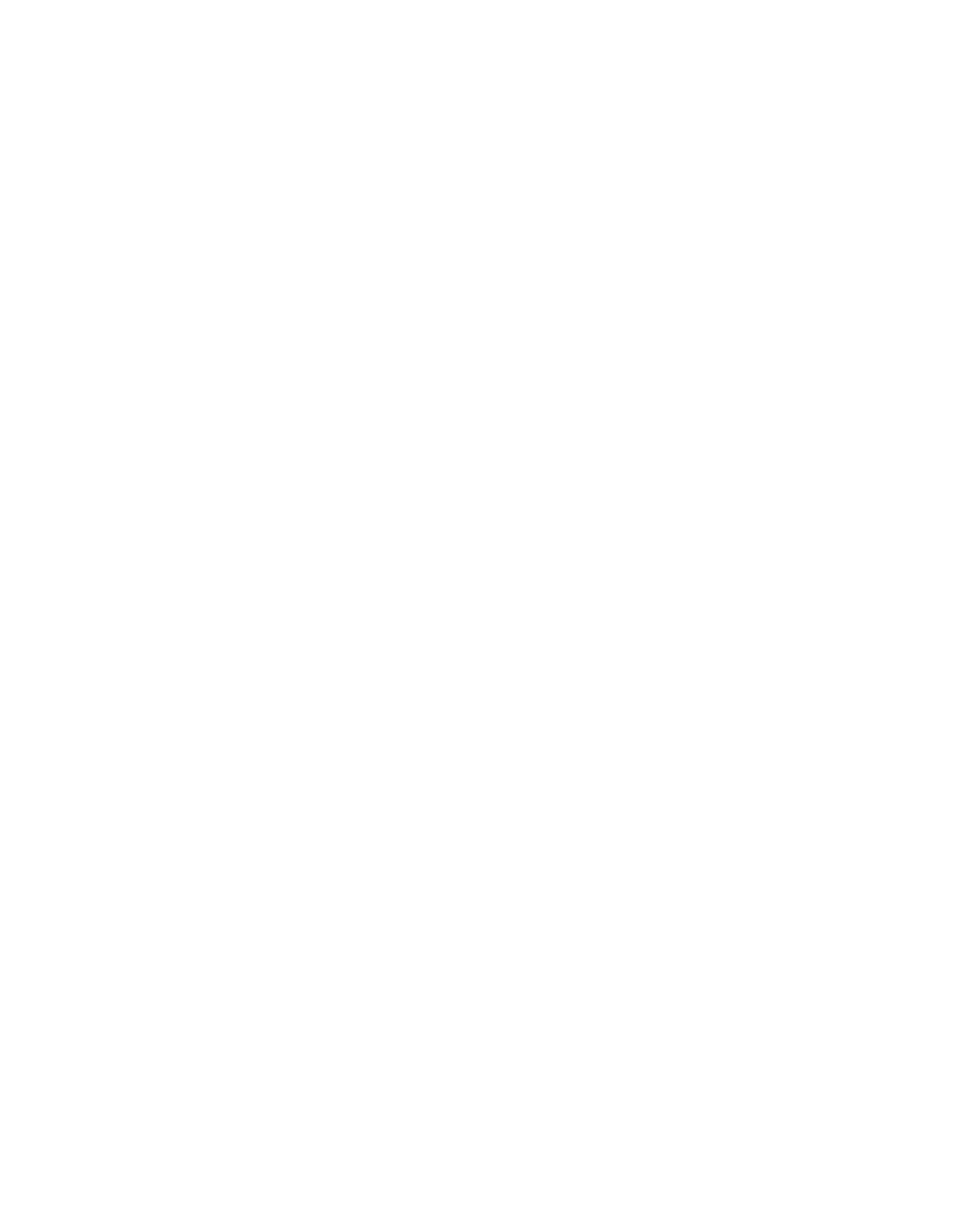#### المرفق الأول

مشروع اتفاق بين حكومة قيرغيزستان و اللجنة التنفيذية للصندوق متعدد الأطراف بشأن خطة إدارة الازالة النهائية للكلور وفلور وكربون

يمثِّل هذه الاتفاق التفاهم بين حكومة قير غيزستان ("البلد") واللجنة التنفيذية بالنسبة للإزالة الكاملة  $\overline{\phantom{a}}$  . 1 للاستعمال المراقب للموادّ المستنفدة للأوزون المحدّدة في التذييل 1– ألف ("الموادّ") في قطاع التبريد قبل حلول أول يناير/كانون الثاني 2010 بمقتضى الجداول الزمنية للبروتوكول.

يوافق البلد على الالتزام إزالة استعمال الموادّ في المرفق ألف (المجموعة الأولى) لبروتوكول مونتريال  $\cdot$ .2 على النحو المبيّن في الصف 5 من التذييل 2– ألف ("الأهداف") في هذا الاتفاق . ويقبل البلد بأنّه، مع قبوله هذا الاتفاق ووفاء اللجنة التنفيذية بتعهّداتها بالتمويل المحدّدة في الفقرة 3، يفقد الحق في طلب أو تلقى مزيد من التمويل من الصندوق المتعدّد الأطراف بالنسبة "للمواد" على النحو المبيّن في وثيقة خطة إدارة الإزالة النهائية.

رهنا بامتثال البلد لالتزاماته المحددة في هذا الاتفاق، ومع بدء تطبيق نظام للترخيص  $\cdot$ 3 بالواردات/الصادرات لرصد ومراقبة التجارة في المواد المستنفدة للأوزون، تقبل اللجنة التنفيذية، من حيــث المبدأ، توفير التمويل المحدّد في الصف 9 من التذييل 2– ألف ("التمويل") للبلد. وستوقر اللجنة التنفيذية مبدئياً هذا التمويل في اجتماعات اللجنة التنفيذية المحدّدة في التذييل 3– ألف ("الجدول الزمني للموافقة على التمويل").

على البلد أن يلتزم بحدود الاستهلاك لكلّ مادّة من المواد كما هو مبيّن في التذييل 2– ألف . وسوف يقبل  $\cdot$ .4 أيضاً بتحقِّق مستقلٍّ من الوكالة المنقذة ذات الصلة عن تحقيق حدود الاستهلاك هذه ، على النحو المبيّن في الفقر ة 9 من هذا الاتفاق.

ستمتنع اللجنة التنفيذية عن تقديم التمويل وفقًا للجدول الزمني للموافقة على التمويل، ما لم يف البلد  $.5$ بالشروط التالية ، قبل ثلاثين يوماً على الأقل من اجتماع اللجنة التنفيذية المعنى على النحو المبيّن في الجدول الزمني للموافقة على التمويل :

- أن يكون البلد قد حقَّق الأهداف المحددة للسنة المعنيَّة؛  $\binom{1}{1}$
- أن تحقيق هذه الأهداف سيخضع لتحقِّق مستقل، إذا طلبت اللجنة التنفيذية ذلك بمقتضى الفقر ة (د)  $(\rightarrow)$ من المقرر 54/45؛
- أن يكون البلد قد أنجز فعلياً كاقة الخطوات العملية المحدّدة في برنامج التنفيذ السنوي الأخير ؛ و  $(\tau)$
- أن يكون البلد قدَّم برنامج تنفيذ سنوي وفقًا لشكل التذييل 4– ألف (برامج التنفيذ السنوية) بالنسبة  $(\iota)$ للسنة التي طُلب التمويل من أجلها وأن يكون قد حصل على إقرار اللجنة التنفيذية لهذا البرنامج.

سوف يضمن البلد إجراء رصد دقيق لأنشطته بمقتضى هذا الاتفاق. والمؤسَّسات المحدّدة في التذييــل .6 5– ألف ("الرصد") سوف ترصد وتبلغ عن ذلك الرّصد وفقًا للأدوار والمسؤوليات المحدّدة في التذييل 5– ألف . وسيخضع هذا الرصد أيضاً للتحقق المستقل على النحو المبيّن في الفقرة 9.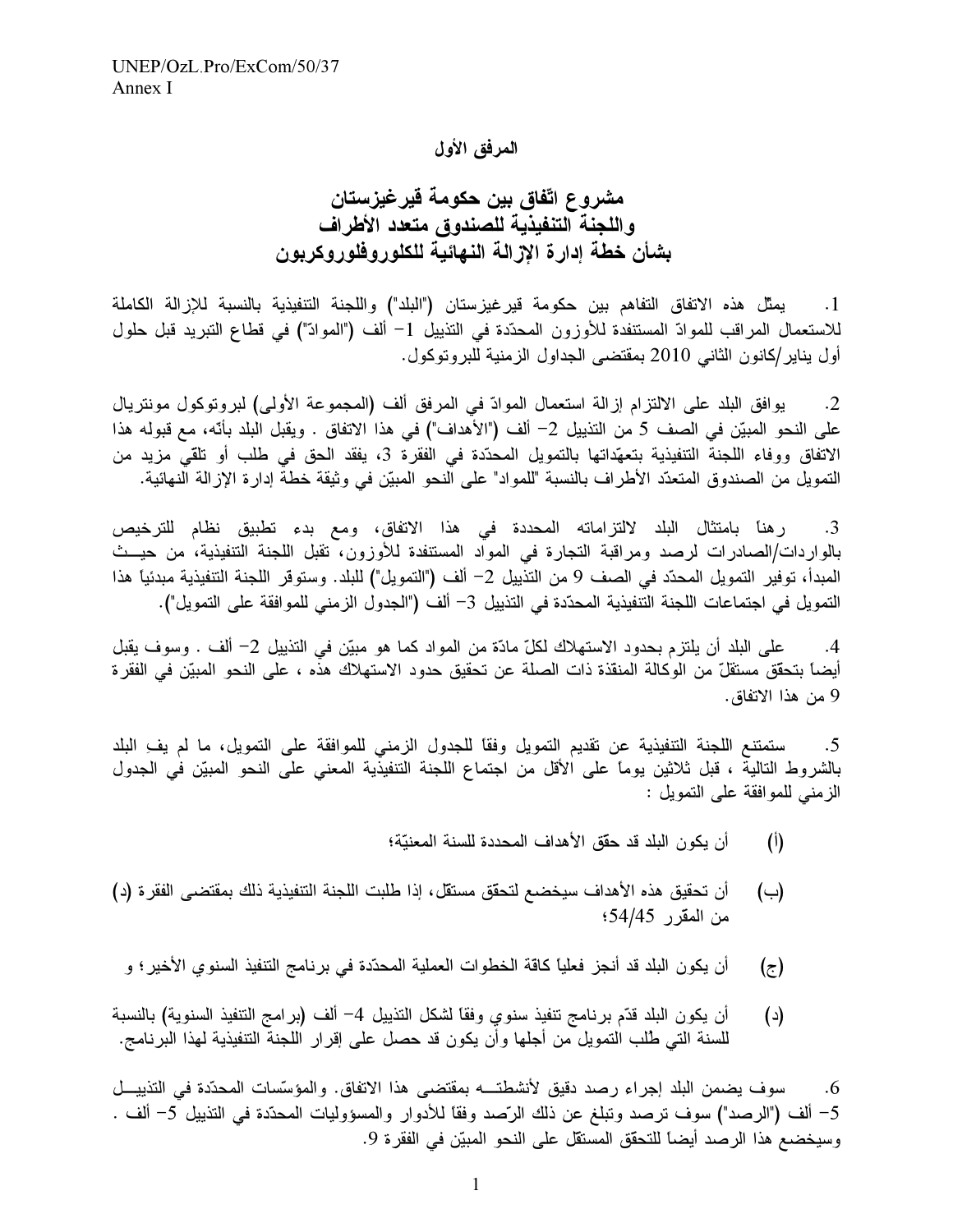ر غم أن التمويل قد حُدّد على أساس تقديرات احتياجات تنفيذ البلد لالتزاماته بموجب هذا الاتفاق، تقبل  $\cdot 7$ اللجنة التنفيذية أن يستخدم البلد هذه المبالغ لأغر اض أخر ى يمكن إثبات إنها تيسّر عملية الإز الة بأقصى قدر ممكن من السلاسة، بما يتمشى مع هذا الاتفاق، سواء كان قد جرى أو لم يجر التفكير في هذا الاستخدام للمبالغ لدى تحديد قيمة التمويل بموجب هذا الاتفاق. غير أن أي تعديلات على استخدام التمويل يجب أن تُوَنَّق مسبقاً في برنامج التنفيذ السنوي للبلد وأن تحصل على تأييد اللجنة التنفيذية، على النحو الوارد في الفقرة الفرعية 5 (د)، وأن تخضع للتحقق من قِبل جهة مستقلة على النحو الوارد بيانه في الفقرة 9.

> سوف يُولِّي اهتمام خاص لتنفيذ الأنشطة في قطاع الخدمات ، وبصفة خاصة:  $.8\,$

- سوف يستعمل البلد المرونة المتاحة بموجب هذا الاتفاق لمعالجة الاحتياجات الخاصّة التي قد  $\left($ <sup>[</sup>) تطرأ خلال تنفيذ المشروع؛
- سوف يكون تنفيذ برنامج المساعدة التقنيّة للقطاعات الفرعية بخدمة التبريد على مراحل، بحيث (ب) يمكن تحويل الموارد المتبقية لأنشطة أخرى كالتدريب الإضافي أو شراء أدوات خدمة ، وذلك في الحالات التي لا تكون فيها النتائج المقترحة قد تحققت، وستخضع هذه الأنشطة للرصد عن كثب وفقًا للتذييل 5—أ من هذا الاتفاق؛ و
- سوف يأخذ البلد والوكالات المنفذة بعين الاعتبار الكامل الشروط الواردة بالمقررين 100/41  $(\tau)$ و6/49 خلال تنفيذ خطة إدارة الإزالة النهائية.

يوافق البلد على الاضطلاع بالمسؤولية الشاملة عن إدارة وتنفيذ هذا الاتفاق وكافة الأنشطة التبي يقوم بها .9 أو التي ثقام نيابة عنه، من أجل الوفاء بالالتزامات بموجب هذا الاتفاق. ووافق يونيب على أن يكون الوكالة المنفذة الرئيسية ("الوكالة المنفذة الرئيسية") كما وافق اليوئنديبي على أن يكون الوكالة المنقذة المتعاونة ("الوكالة المنقذة المتعاونة") بالنسبة لأنشطة البلد في نطاق هذا الاتفاق. وستكون الوكالة المنفذة الرئيسية مسؤولة عن القيام بالأنشطة المدرجة في التذييل 6– ألف، بما في ذلك، ولكن ليس حصراً ، التحقُّق المستقل. ويُوافق البلد أيضاً على عمليات نقييم دوريّة تجري في إطار برامج أعمال الرصد والتقييم التابعة للصندوق المتعدّد الأطراف. وستكون الوكالة المنفذة المتعاونة مسؤولة عن القيام بالأنشطة المدرجة في التذييل 6– باء. وتوافق اللجنة التنفيذية من حيث المبدأ، على نزويد الوكالة المنفذة الرئيسية والوكالة المنفذة المتعاونة بالرسوم المبيّنــــة في الصـقين 10 و 11 من التذييــــل 2– ألف.

10 . في حال عدم تمكّن البلد ، لأي سبب من الأسباب، من تحقيق الأهداف المتعلّقة بإز الة الموادّ المذكور ة في التذييل 1–ألف، أو إذا عجز ، بطريقة أخر ي، عن الامتثال لهذا الاتفاق، عندئذ يقبل البلد بأنه لن يحقّ له الحصول على النمويل وفقًا لجدول الموافقة على النمويل. ويحق للجنة التنفيذية، حسب تقدير ها، أن نعيد النمويل إلى وضعه وفقًا لجدول موافقة على التمويل منقح تحدّده اللجنة التنفيذية بعدما يكون البلد قد أثبت أنه وفي بكاقة التز اماته التي كان مفترضاً أن نتحقَّق قبل تسلُّم دفعة التمويل التالية في إطار جدول الموافقة على التمويل. ويعترف البلد بأنه يجوز للجنة التنفيذية أن تخقض قيمة التمويل بمقدار المبالغ المحدّدة في التذييل 7– ألف، عن كل طن من معامل استنفاد الأوزون من تخفيض الاستهلاك غير المُنجز في أي سنة من السنوات.

لن تخضـع عناصـر التمويل في هذا الاتفاق للتعديل على أساس أي قر ار مستقبلي للجنة التنفيذية قد يؤثر  $.11$ على تمويل أية مشروعات قطاعات استهلاك أخرى، أو أي أنشطة أخرى ذات صلة في البلد.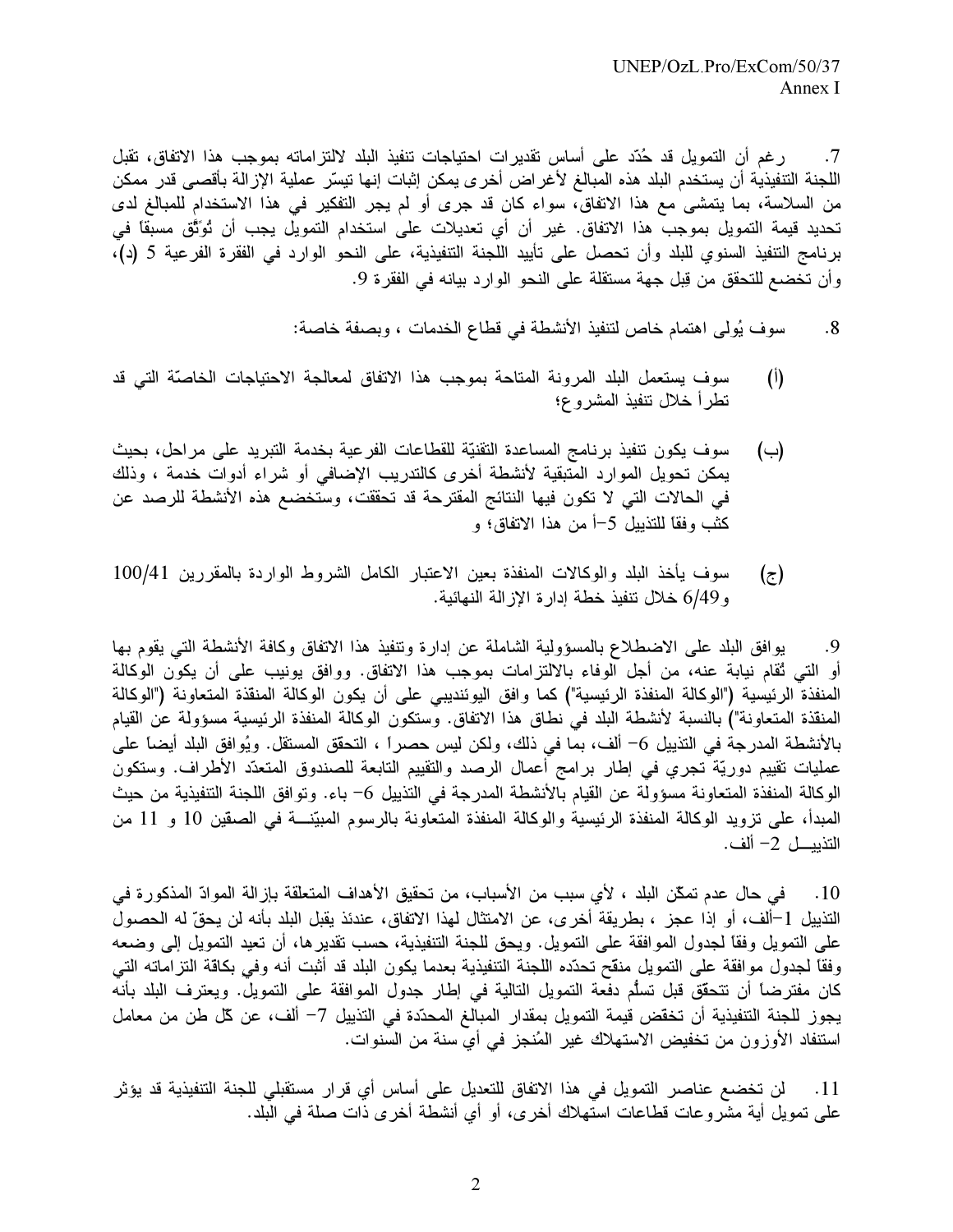12. على البلد أن يستجيب لأي طلب معقول من اللجنة التنفيذية ومن الوكالة المنفذة الرئيسية من أجل تسهيل تنفيذ هذا الاتفاق . وبصفة خاصةً عليه أن يتيح للوكالة المنفذة الرئيسية والوكالة المنفذة المتعاونة الاطلاع على المعلومات الضرورية للتحقق من الامتثال لمهذا الاتفاق.

13. يُضطلع بكافة الاتفاقات المحدّدة في هذا الاتفاق حصراً ضمن سياق بروتوكول مونتريال وعلى النحو المبيّن في هذا الاتفاق. وكافة المصطلحات الْمستعملة في هذا الاتفاق لها المعنى المنسوب إليها في البروتوكول، ما لم يتمّ تعرّ يفها بطريقة مختلفة في الاتفاق.

تذييلات

التذييل 1– ألف : المسواد

| كلوروفلوروكربون–11، كلوروفلوروكربون–12، كلوروفلوروكربون–113 | المرفق ألف :         المجموعة الأولى |
|-------------------------------------------------------------|--------------------------------------|

## التذييل 2– ألف : الأهداف والتمويل

| المجموع                        | 2010       | 2009     | 2008   | 2007    | 2006    | 2005        | 2004 | بيانات المشروع                                                                                     |
|--------------------------------|------------|----------|--------|---------|---------|-------------|------|----------------------------------------------------------------------------------------------------|
|                                | 0,0        | 0.0      | 10,9   | 10,9    | 36,4    | 36,4        | 72,9 | 1. حدود بر وتوكول مونتريال                                                                         |
| 15,2                           | 0,0        | 0.0      | 0.0    | 0,0     | 0,0     | 1,1         | 14,2 | 2. الإزالة السنوية من مشاريع خطة إدارة<br>غاز ات النبر يد الجار ية                                 |
| 7,0                            | 0,0        | 3,0      | 2,0    | 1,0     | 1,0     | 0,0         | 0.0  | 3. الإز الة السنوية الجديدة المتناولة<br>(خطة إدارة الإزالة الشاملة)                               |
| 22,3                           | 0,0        | 3,0      | 2,0    | 1,0     | 1,0     | 1,1         | 14,2 | 4. إجمالي استهلاك<br>الكلوروفلوروكربون الذي تتعيّن إزالته                                          |
| 22,3                           | $\bf{0,0}$ | 3,3      | 5,0    | 6,0     | 7,0     | 8,1         | 22,3 | 5. الأهداف الناجمة التي يتعيّن تحقيقها<br>فيما يتعلق بالكلوروفلوروكربون                            |
| غیر   غ <b>یر متاح</b><br>متاح |            |          |        |         |         | غیر<br>متاح |      | 6. إجمالي استهلاك المواد المستنفدة<br>للأوزون التبي سيجري إدخالها (مواد<br>هيدروكلوروفلوروكربونية) |
|                                |            |          |        |         |         |             |      | تكاليف المشروع (دولار أمريكي):                                                                     |
| 317 000                        | $\theta$   | $\Omega$ | 60 000 | 63 000  | 194 000 |             |      | 7. التمويل ليوئنديبي (بما فيه<br>استر اتيجية أجهزة جرعات<br>الاستنشاق المقننة)                     |
| 233 000                        | $\theta$   | $\Omega$ | 25 300 | 65 100  | 142 000 |             |      | 8. التمويل للوكالة المنقذة<br>الر ئيسية يونيب                                                      |
| 550 000                        | $\bf{0}$   | $\bf{0}$ | 85 300 | 128 100 | 336 600 |             |      | 9. إجمالي تمويل المشروع                                                                            |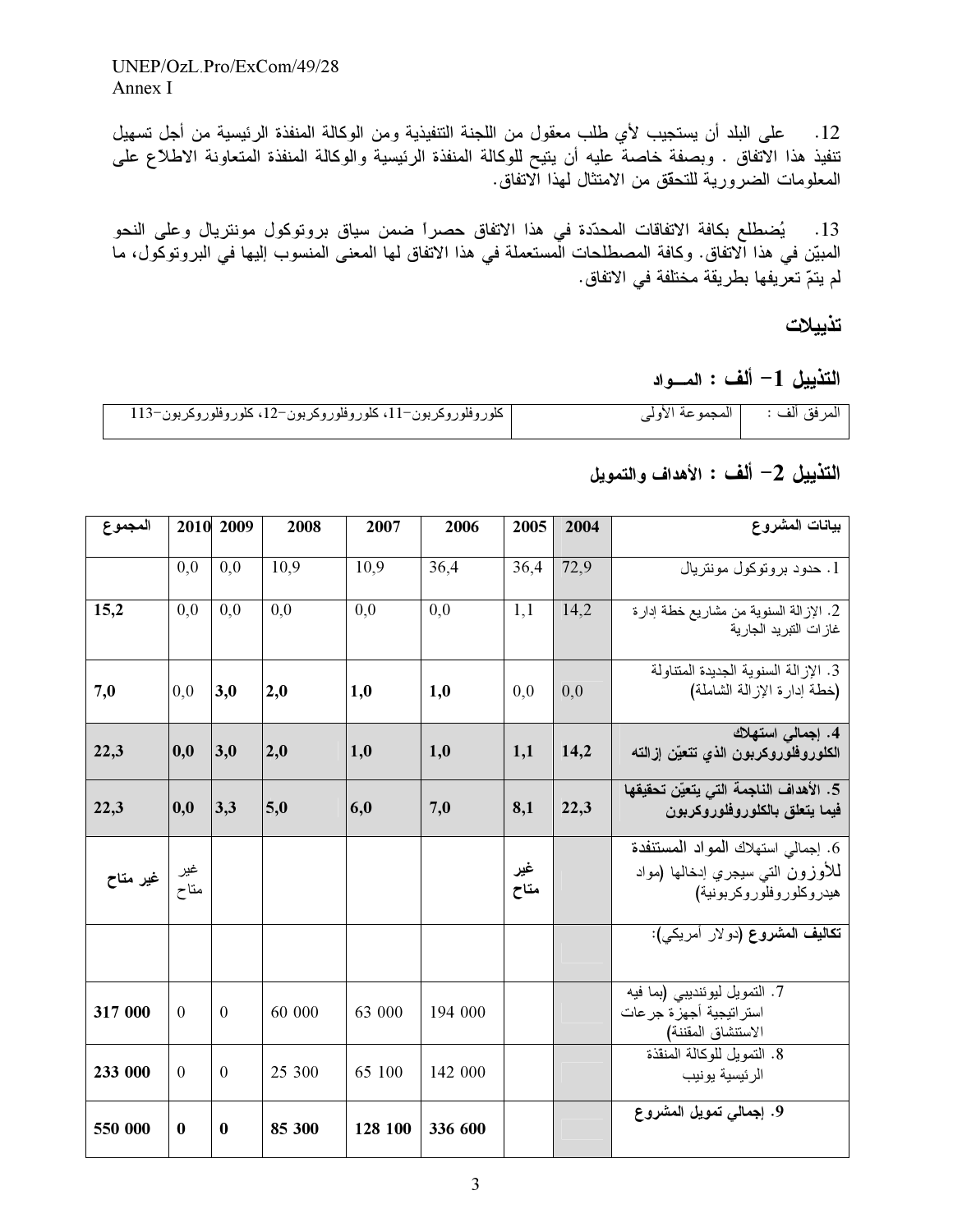|         |              |              |         |         |         |  | تكاليف الدعم (دولار أمريكي)                                          |
|---------|--------------|--------------|---------|---------|---------|--|----------------------------------------------------------------------|
| 23 775  | $\Omega$     | $\theta$     | 4 500   | 4 7 2 5 | 14 550  |  | 10 . تكلفة الدعم ليوئنديبي<br>(%7,5)                                 |
| 30 290  | $\Omega$     | $\theta$     | 3 289   | 8 4 6 3 | 18 538  |  | 11. تكلقة الدعم للوكالة<br>المنفذة الرئيسية يونيب<br>(%13)           |
| 54 065  | $\bf{0}$     | $\bf{0}$     | 7 7 8 9 | 13 188  | 33 088  |  | 12. إجمالي تكاليف الدعم                                              |
| 604 065 | $\mathbf{0}$ | $\mathbf{0}$ | 93 089  | 141 288 | 369 688 |  | 13. إجمالي التكلفة بالنسبة للصندوق<br>المتعدد الأطراف (دولار أمريكي) |

النّذييل 3– ألف : الجدول الزمني للموافقة على التمويل

1. سيجري النظر في التمويل للموافقة عليه في الاجتماع الثالث لسنة برنامج التنفيذ السنوي. وفي حالة طلب<br>اللجنة التنفيذية التحقق من إنجاز الأهداف الواردة في خطة إدارة الإزالة الشاملة، من المفهوم أن الموافقة على صرف الشريحة قد يتأخر إلى حين إكمال التحقق واستعراضه.

التذييل 4— ألف : شكل برنامج التنفيذ السنوي

| الببانات                                                   |
|------------------------------------------------------------|
| الىلد                                                      |
| سنة الخطة                                                  |
| عدد السنوات المتَمّمة                                      |
| عدد السنوات المتبقية في إطار الخطة                         |
| الاستهلاك المستهدف للموادّ المستنفدة للأوزون للسنة السابقة |
| الاستهلاك المستهدف للموادّ المستنفدة للأوزون لسنة الخطة    |
| مستوى التمويل المطلوب                                      |
| الوكالة المنفذة الر ئيسية                                  |
| الوكالة (الوكالات) المنفذة المتعاونة                       |

الأهسسداف  $\cdot$  .2

 $\cdot$ 1

| المؤشرات           |             | السنة السالقة | سنة الخطة | الخفض |
|--------------------|-------------|---------------|-----------|-------|
| المعروض من         | استير اد    |               |           |       |
| المو ادّ المستنفدة | المجموع (1) |               |           |       |
| للأوزون            |             |               |           |       |
| الطلب على الموادّ  | تصنيع       |               |           |       |
| المستنفدة للأوزون  | خدمة        |               |           |       |
|                    | تخزين       |               |           |       |
|                    | المجموع (2) |               |           |       |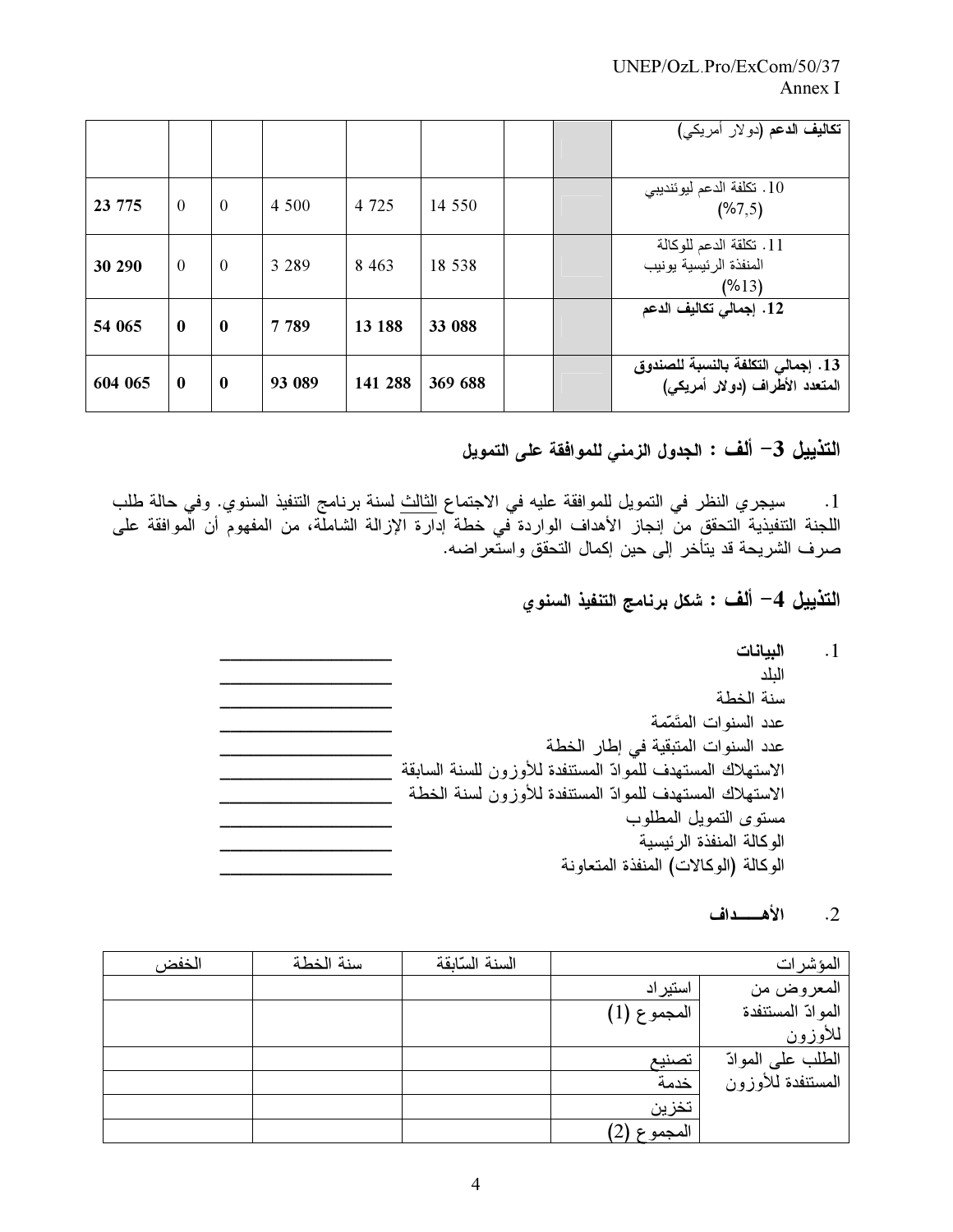# 3. الإجراء العملي في مجال الصناعة

| إز المة موادّ    | عدد أنشطة   | عدد       | التخفيض   | الاستهلاك | الاستهلاك     | القطاع        |
|------------------|-------------|-----------|-----------|-----------|---------------|---------------|
| مستنفدة          | الخدمات ذات | المشروعات | ضمن سنة   | سنة الخطة | السنة السابقة |               |
| للأوزون          | الصلة       | المنجز ة  | الخطة     | (2)       | (1)           |               |
| (بأطنان معامل    |             |           | $(2)-(1)$ |           |               |               |
| استهلاك الأوزون) |             |           |           |           |               |               |
|                  |             |           |           |           |               | تصنيع         |
|                  |             |           |           |           |               | المجمو ع      |
|                  |             |           |           |           |               | خدمة          |
|                  |             |           |           |           |               | تبريد         |
|                  |             |           |           |           |               | المجموع       |
|                  |             |           |           |           |               | المجموع العام |
|                  |             |           |           |           |               |               |

#### 4. المساعدة التقنيّة

| النشاط المقترح :  |
|-------------------|
| المهدف :          |
| الفئة المستهدفة : |
| التأثير :         |
|                   |

# 5. إجراءات من جانب الحكومة

| جدول التنفيذ |                                                                              |  | السياسة المعامّة / النشاط المقر ر |
|--------------|------------------------------------------------------------------------------|--|-----------------------------------|
|              | نوع مراقبة السياسة العامــــة بشأن استيراد المــــواد المستنفـــدة للأوزون : |  |                                   |
|              |                                                                              |  | الخدمـــة ، الخ.                  |
|              |                                                                              |  | توعية عامة                        |
|              |                                                                              |  | امور اخر ی                        |

# 6. الموازنة السنوية

| النشاط   | النفقات المقررة (دو لار أمريكي) |
|----------|---------------------------------|
|          |                                 |
| المحمو ع |                                 |

# 7. الرسوم الإدارية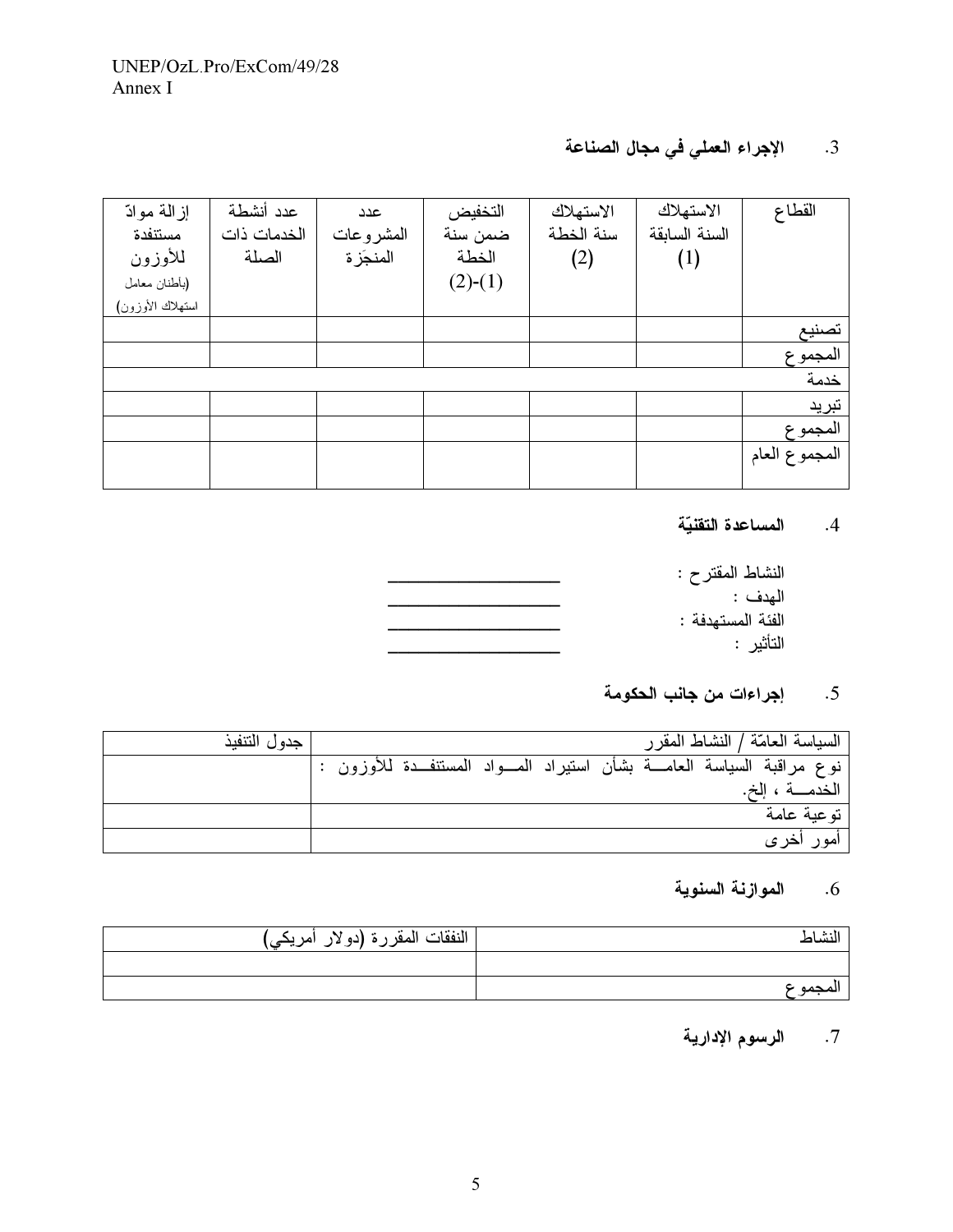$UNEP/OzL$  Pro/ExCom/50/37 Annex I

التذييل 5– ألف : مؤسَّسات الرصد والأدوار المتعلقة به

سيكون نتسيق وإدارة كافة أنشطة الرَّصد عن طريق "وحدة رصد وإدارة" المشروع، على النحو الذي  $\cdot$ 1 تتضمنه خطة إدار ة الإز الة النهائية هذه.

سيكون للوكالة المنفذة الرئيسية دور بارز بصفة خاصة في ترتيبات الرصد نظراً لتفويضها لرصد  $\cdot$ .2 واردات الموادّ المستنفدة للأوزون، التي ستستَعمل سجلاّتها كمرجع لإعادة التدقيق في كافة برامج الرصد للمشروعات المختلفة ضمن خطة إدارة الإزالة النهائية. وهذا التنظيم، بالاشتراك مع الوكالة المنفذة المتعاونة، سوف يضطلع أيضاً بمهمة شاقة وهي رصد الواردات والصادرات غير القانونيّة للموادّ المستنفدة للأوزون، مع توجيه بلاغاتٌ عنها إلى الوكالات الوطنية المختصة من خلال مكتب الأوزون الوطني.

التحقق والإبلاغ

يوجد نوعان مستقلان من التحقُّق في إطار هذا العنصـر ، بيانـهما كالتالي:  $\cdot$ 3

- وفقًا للمقرر 54/45 تحتفظ اللجنة التنفيذية بالحق في إجراء تحقق مستقل في حالة وقوع اختيار  $(\mathfrak{h})$ اللجنة التنفيذية على قير غيزستان لإجراء مراجعة الحسابات ذات الصلة عملا بالمقرر 54/45.
- التحقق لأغراض الرصد تمشيأ مع أهداف خطة إدارة الإزالة النهائية وأهداف برنامج التنفيذ  $(\rightarrow)$ السنوي لمهذه الخطة سيجري نتسيقه وإدارته من خلال مشروع "وحدة الرصد والإدارة"، على النحو الوارد في خطة الإزالة النهائية هذه. وستشترك قيرغيزستان مع الوكالة المنفذة الرئيسية في تصميم إجر اءات التحقِّق.

تواتر عمليات التحقق

سيجرى إصدار نقارير الرصد والتحقق منها كل عام، وذلك لتقديمها إلى الاجتماع الأخير للجنة التنفيذية.  $\cdot$ .4 وستوفر هذه النقارير المدخلات إلى تقارير التنفيذ السنوية التي تطلبها اللجنة التنفيذية.

يتم نتسيق الأنشطة المرتبطة بحماية طبقة الأوزون وتنفيذ بروتوكول مونتريال من قِبل وزارة البيئة  $\cdot$ .5 والطوارئ عن طريق وحدة الأوزون الوطنية لقيرغيزستان التابعة لمها. ويشمل ذلك ما يلي:

- رصد التقدم المحرز في تنفيذ المشروعات والأنشطة التي يمولها الصندوق المتعدد الأطراف؛  $\binom{1}{1}$ 
	- وضع المبادئ التوجيهية واللوائح الضرورية لتنفيذ السياسات؛  $(\rightarrow)$
- دعم مبادرات وحملات التوعية العامة للترويج لحماية طبقة الأوزون على صعيد أصحاب  $(\tau)$ المعدات/المستهلكين ؛
- النواصل مع الوزارات والإدارات الأخرى، وممثلي الصناعة والوكالات المنقذة لنشر المعلومات  $(\epsilon)$ المتعلقة بتأثير تدابير السياسات والتدابير التنظيمية.

سيقوم بتنفيذ خطة إدارة الإزالة النهائية فريق لرصد وإدارة المشروع يدعم وحدة الأوزون الوطنية في  $.6$ وزارة البيئة والطوارئ. وستكون وحدة الأوزون الوطنية مسؤولة عن نتفيذ جميع أنشطة خطة إدارة الإزالة الشاملة.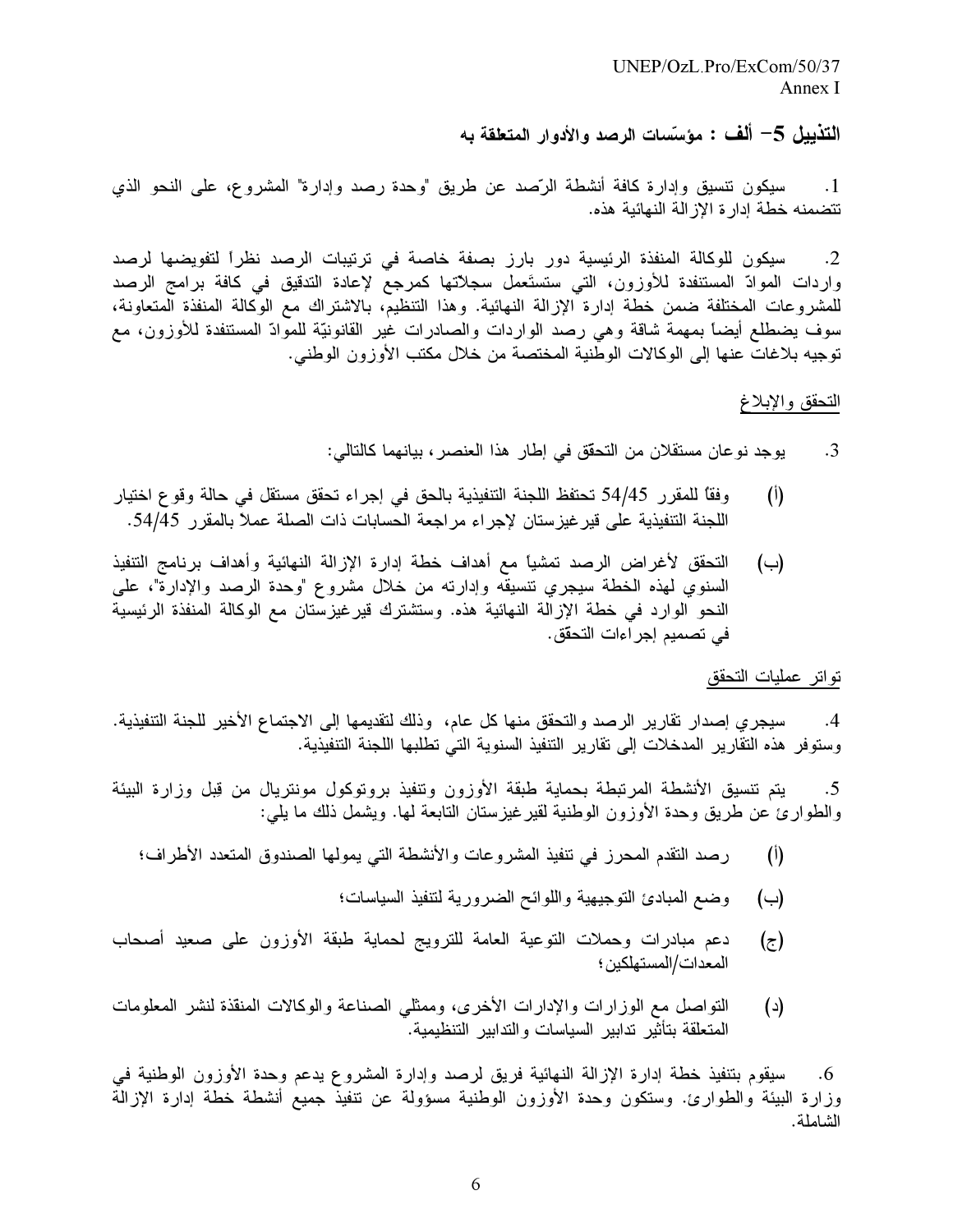UNEP/OzL.Pro/ExCom/49/28 Annex I

لتحقيق الأهداف المحددة في خطة إدارة الإزالة النهائية من الضروري أن يقوم فريق رصد وإدارة  $\cdot$ .7 المشروع بدعم من وحدة الأوزون الوطنية بصفة مستمرة بتتسيق تنفيذ التدابير ورصد التطورات في السوق وأن تكون له المرونة الكافية للتكيف مع تغيرات السوق. وسيتم الاضطلاع برصد تأثير جميع التدابير التي تتخذ خلال فترة التنفيذ بأكملها وتتخذ إجراءات تصحيحية في حالة عدم تحقيق أي من التدابير للنتائج المقصودة.

من العوامل الرئيسية للنجاح أن يتوافر لمفريق رصد وإدارة المشروع قوة العمل والصلاحية الكافيتان  $.8$ للإشراف على التنفيذ والدخول والمشاركة في المناقشة الضرورية مع السلطات في الصناعة خلال إعداد التشريعات المستكملة، والمدونة الأخلاقية للممارسات، والخطة المحسنة لإعادة الاستخدام. ونظراً لنوع الإجراءات المطلوبة، من الضروري أن نشترك السلطات ضمن حكومة قير غيزستان، والقطاع الخاص والرابطات ذات الصلة وأن تستشار في تنفيذ خطة إدارة الإزالة النهائية. ولتعزيز التحرك المستمر نحو التكنولوجيا غير المعتمدة على المواد المستنفدةَ للأوزون وممارسات الخدمة المحسنة في الصناعة، سيوفر فريق رصد وإدارة المشروع التوجيه التقني ويلتمس التمويل ويقوم بصفة عامة بتهيئة مناخ تمكيني للشركات. ولكفالة إسهام الخبرات الدولية ولدعم العملية التنظيمية، يقتر ح تخصيص مبلغ 000 8 دولار أمريكي تحت هذا البند للمساعدة التقنية.

9. سيشمل عنصر الرصد والإدارة والتقييم لفريق رصد وإدارة المشروع بخطة إدارة الإزالة النهائية، على سبيل المثال، الأنشطة التالية طوال مدة الخطة:

- إدار ة وتتسيق تنفيذ الخطة مع مختلف إجر اءات السياسات الحكومية المتعلقة بقطاع خدمة التبريد؛  $\left( \mathbf{1} \right)$
- إنشاء برنامج لإعداد السياسات ونتفيذها، يغطي مختلف الإجراءات التشريعية والتنظيمية  $(\rightarrow)$ والمتعلقة بالحوافز والعوامل المثبطة والعقوبات لتمكين الحكومة من ممارسة الولايات المطلوبة لضمان امتثال الصناعة لالتز امات الإز الة؛
- إعداد وتنفيذ أنشطة التدريب والتوعية وبناء القدرات لإدارات الحكومة الرئيسية والمشرعين  $(\tau)$ وصانعي القرار وغيرهم من الجهات المؤسسية صاحبة المصلحة، لكفالة درجة عالية من الالتزام بأهداف الخطة والتز اماتها؛
	- إبلاغ صناعة التبريد بتوافر التمويل في إطار خطة إدارة الإزالة النهائية هذه؛  $(\iota)$
- القيام، بالتعاون مع الصناعة، بإعداد وصيانة قاعدة بيانات للتقنيين المرخص لهم في مجال (هـــ) التبريد وأجهزة تكييف الهواء المتنقلة، بما فيها أسماء وعناوين مقدمي الخدمات الذين سبق أن تلقوا مشورة وتوصيات بشأن تخصيص حصص استيراد سنوية لجميع المواد الكيميائية من المجموعة الأولى، بالتذييل ألف؛
- إعداد نقرير مرحلي سنوي بالتنفيذ العام لخطة إدارة الإزالة النهائية وفقا لإجراءات اللجنة  $\left( \circ \right)$ التنفيذية وشر وطها المتعلقة بهذه المهمة؛
	- القيام، بالنعاون مع الصناعة، بتنسيق وتنفيذ أنشطة إذكاء الوعبي وتوجيه المعلومات؛ (ز)
- إعداد المعايير التجارية لمراكز إعادة تدوير/استعادة غازات التبريد بالتعاون مع السلطات ذات  $(z)$ الصلة وممثلي الصناعة؛
- رصد مراكز إعادة التدوير/الاستصلاح القائمة، وذلك بجمع البيانات بصفة منتظمة عن كمية (스) الكلوروفلوروكربون، الخ الجاري إعادة استعمالها؛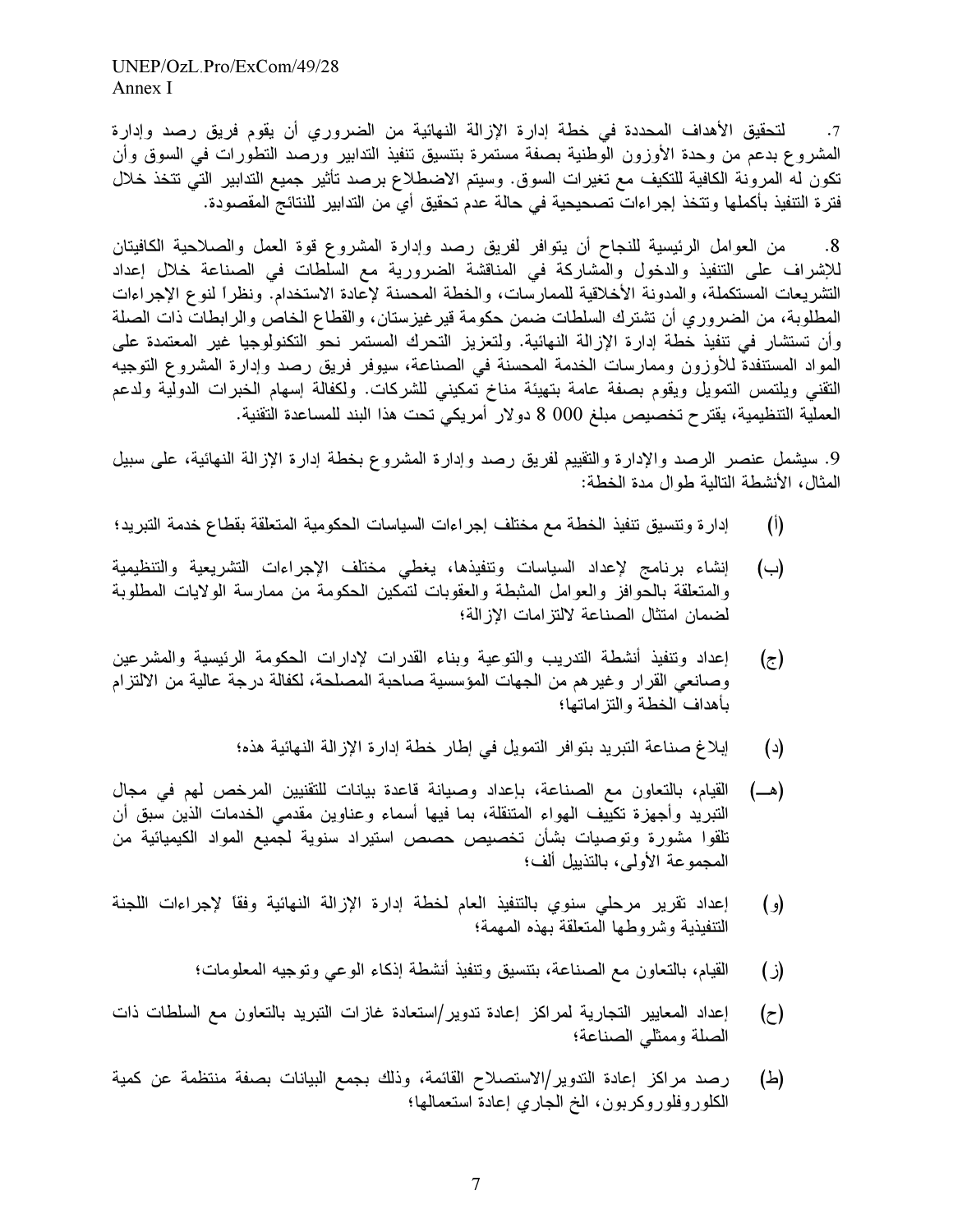- التوزيع المحلي لمعدات الخدمة وألات الاستعادة وإعادة التدوير/الاستصلاح، التي يتم شراؤها (ي) من خلال اليوئنديبي وتسليمها للبلد؛
- إعداد معايير الاختيار للمشاريع التدليلية، وتتسيق وتنفيذ المشاريع التدليلية المشتملة على قدر (ජ) كاف من نقل المعارف إلى الشركات الأخر ي المماثلة؛
- اتخاذ الترتيبات لعقد حلقات عمل للصناعة وحرف الخدمة عن إمكانيات الاستعاضة عن (ل) الكلوروفلوروكربون وإعادة ندويره، ولعرض نتائج المشاريع التدليلية.

لأداء هذه المهام، ستجري إقامة تعاون وثيق بين فريق رصد وإدارة المشروع ووحدة الأوزون الوطنية  $.10$ بوزارة البيئة والطوارئ في قيرغيزستان.

#### تنظيم المشروع

11. سوف تكون وزارة البيئة والطوارئ شريكاً تنفيذياً لهذا المشروع. وستعين مديراً وطنياً للمشروع من وحدة الأوزون الوطنية لقيرغيزستان يكون بمثابة حلقة الاتصال بين الوزارة واليونيب واليوئنديبي. وسيعين مدير المشروع من خلال عملية تنافسية متسمة بالشفافية. وسيكون مسؤولاً عن الإدارة اليومية للمشروع بمساعدة من فريق صغير لدعم المشروع. ومن الخيارات أن تستضيف وحدة الأوزون الوطنية فريق رصد وإدارة المشروع تحت مظلة وزارة البيئة والطوارئ.

سيجري إنشاء فريق لرصد وإدارة المشروع مؤلف من ممثلين لوحدة الأوزون الوطنية، ووزارة الداخلية  $.12$ والطوارئ واليونيب. وستكون لهذا المجلس وظيفة إشرافية، وسيقدم التوجيه للمشروع ويتخذ القرارات الرئيسية بشأنه. وسيجتمع على الأقل مرة في كل ثلاثة اشهر. وستكلف اليونيب موظفيها بتقديم المشورة فيما يتعلق بالسياسات والنوجيه النقنبي للمشروع.

#### الرصد والنقييم ومراجعة الحسابات:

سيوفر فريق رصد وإدارة المشروع الإشراف العام على المشروع. وسيقوم اليونيب بالرصد الدوري .13 للمشروع مهتديا بمعايير ومؤشرات محددة وخطة للأعمال المالية.

14. سيكون مدير المشروع مسؤولاً عن الرصد اليومي لأنشطة المشروع وعمل الخبراء. وخلال مرحلة إنشاء المشروع سيقوم بإعداد خطة عمل تفصيلية، بما فيها رصد وتقييم المشروع وخطط الأعمال المالية. وسيقدم تقارير مرحلية شهرية موجزة لليونيب وتقارير أكثر تفصيلاً كل ثلاثة أشهر وكل سنة لليونيب ولفريق رصد وإدارة المشروع ، كما يعدّ بالتعاون مع اليونيب نقريراً نـهائياً بـاستعراض المشروع، يشتمل علـى الدروس المستفادة منه.

سيقدم استشاريو المشروع تقارير عن الممهام بالاتفاق مع مدير المشروع وفي إطار التنسيق العام الذي  $\overline{.15}$ يقوم به.

16. سوف يخضع المشروع لعمليات مراجعة دورية من قِبل مراجع حسابات قانوني وفقا لقواعد اليونيب و أنظمته.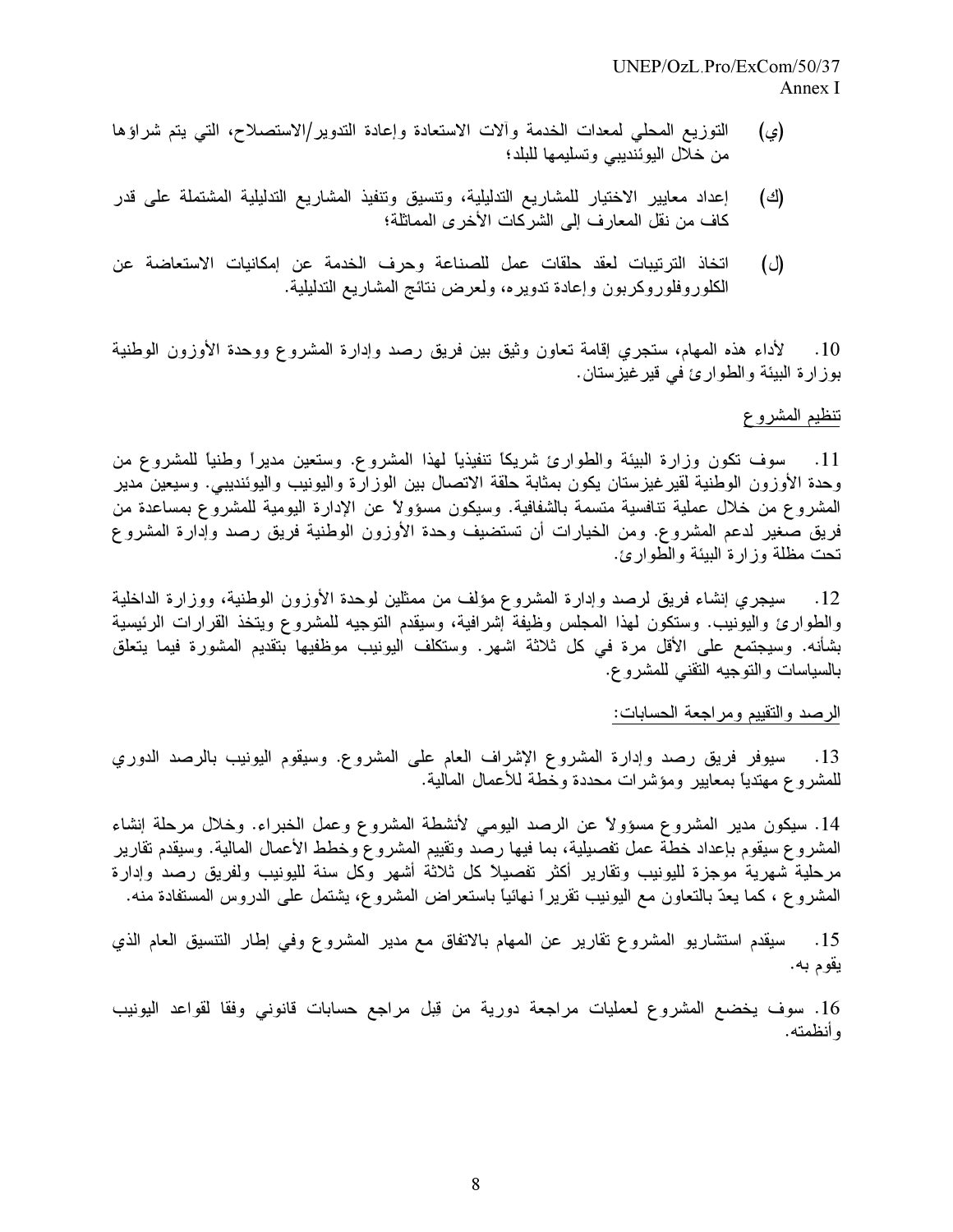التذييل 6– ألف : دور الوكالة المنفذة الرئيسية

ستكون الوكالة المنفذة الرئيسية مسؤولة عن مجموعة أنشطة محدَّدة في وثيقة المشروع على النحو التالي:  $\cdot \cdot 1$ 

- ضمان التحقق من الأداء والتحقق المالي بمقتضى هذا الاتفاق والإجراءات والمتطلبات الداخلية  $(\mathfrak{h})$ الخاصّة، على النحو المبيّن في خطة الإزّالة الخاصّة بالبلد؛
- تأمين التحقُّق للجنة التنفيذية من أن الأهداف قد تحقَّفت وأن الأنشطة السنوية المرتبطة بها قد (ب) أكملت على النحو المبيّن في برنامج التنفيذ السنوي. بما يتمشى مع التذييل 5–ألف. وسوف تقدّم اللجنة التنفيذيّة تمويلاً منفصلاً للوكالة المنفذة الرئيسية لأغراض هذه المهمة؛
	- مساعدة البلد على إعداد برنامج التنفيذ السنوى؛  $(\tau)$
- التأكّد من أن المنجزات في برامج التنفيذ السنوية السّابقة ستؤخذ بالاعتبار في برنامج التنفيذ  $(\iota)$ السنوى المستقبلي؛
- التبليغ عن تنفيذ برنامج التنفيذ السنوي للسنة السَّابقة ، والتحضير لبرنامج التنفيذ السنوي لسنة (هـــ) التقديم، لتقديمه إلى اللجنة التتفيذية، بدءاً ببرنامج التنفيذ السنوي لعام 2007، بالإضافة إلى النقرير عن برنامج النتفيذ السنوي لعام 2006؛
- ضمان تنفيذ الخبراء التقنّيين المستقلّين المؤهّلين للمراجعات التقنيَّة التي تعهّدت بها الوكالة المنفذة  $(e)$ الر ئېسبة؛
	- إجراء مهامّ الإشراف المطلوبة؛ (ز)
- ضمان وجود ألَّيَّة تشغيلية تمكَّن من القيام بتنفيذ برنامج التنفيذ السنوي بطريقة فعالة وشقافة،  $(z)$ والتبليغ الدقيق عن البيانات؛
- توفير التحقُّق من أن استهلاك الموادّ قد أزيل وفقًا للأهداف، في حال طلب اللجنة التنفيذية ذلك؛ (스)
	- تنسيق أنشطة الوكالات المنقذة المنسقة، إن وُجدت؛ (ي)
	- ضمان أنَّ المبالغ المدفوعة للبلد يستند فيها إلى استعمال المؤشرات ؛ و (ජ)
	- نقديم المساعدة مع دعم السياسات العامة والدعم الإداري والتقنبي عند الطلب. (ර)

#### التذييل 6– باع : دور الوكالة المنفذة المتعاونة

- ستقوم الوكالة المنفذة المتعاونة :  $\cdot$ 1
- بتقديم المساعدة في مجال تطوير السياسات العامة عند الطلب؛  $(\mathfrak{h})$
- مساعدة حكومة قير غيزستان على تنفيذ الأنشطة الممولة من الوكالة المنفذة الرئيسية، والتحقق  $(\hookrightarrow)$ من هذه الأنشطة؛ و